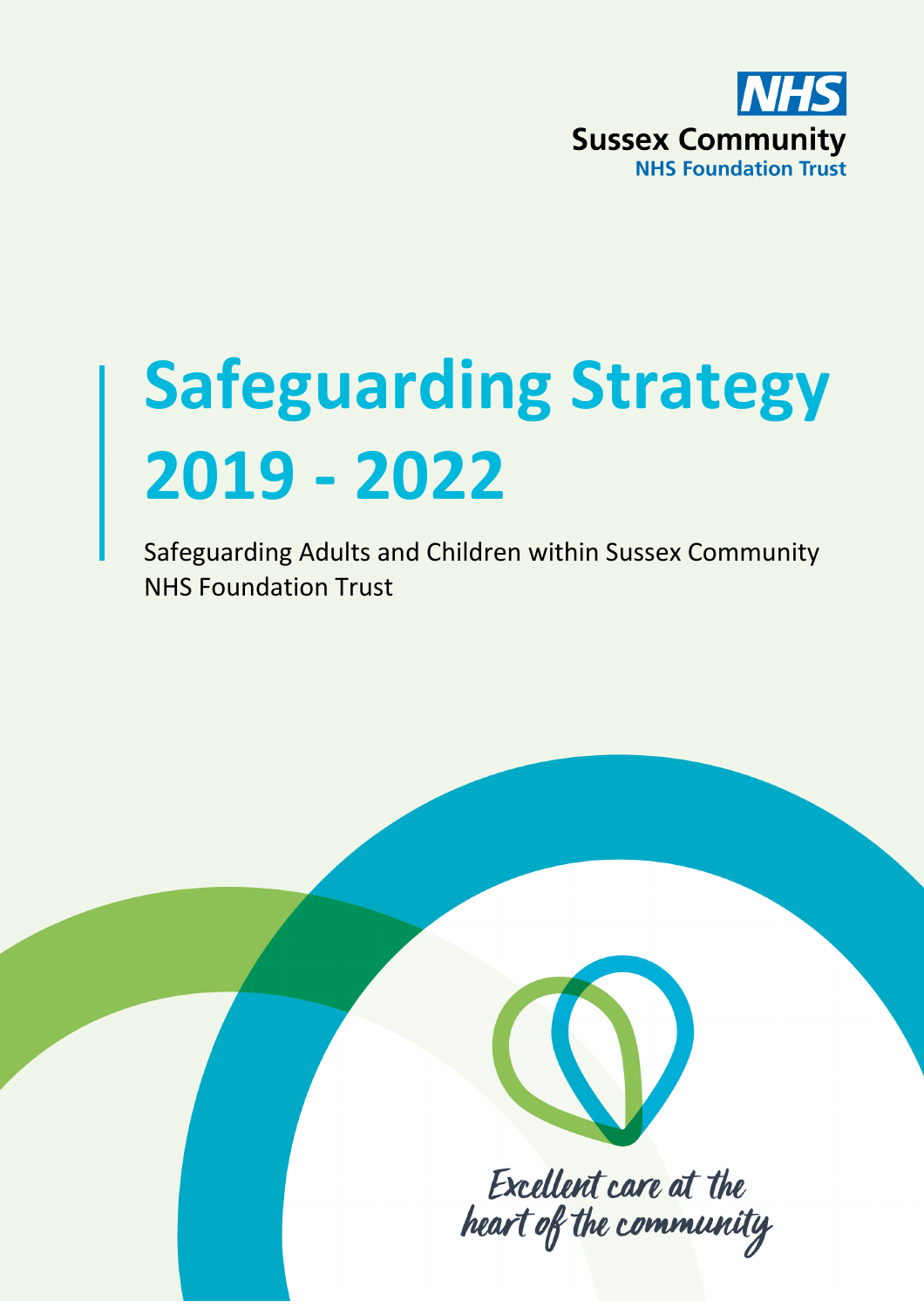| <b>Reader Box</b>               |                                                                                                |  |
|---------------------------------|------------------------------------------------------------------------------------------------|--|
| <b>Description</b>              | Three year strategy                                                                            |  |
| Date published                  |                                                                                                |  |
| Date due for review             | April 2020                                                                                     |  |
| <b>Executive Lead</b>           | Jane Corser - Deputy Chief Nurse                                                               |  |
| <b>Author</b>                   | David Feakes - Head of Safeguarding (Adults and Children)                                      |  |
| <b>Contact details</b>          |                                                                                                |  |
| <b>Primary audience</b>         | SCFT Managers and Clinical Staff Band 7 and above                                              |  |
| <b>Secondary</b><br>audience(s) | All SCFT Personnel                                                                             |  |
| <b>Notes</b>                    | To be reviewed annually to reflect local & national policies/<br>legislation and best practice |  |

# **Table of Contents**

| $\bullet$ |  |
|-----------|--|
| $\bullet$ |  |
| $\bullet$ |  |
|           |  |
|           |  |

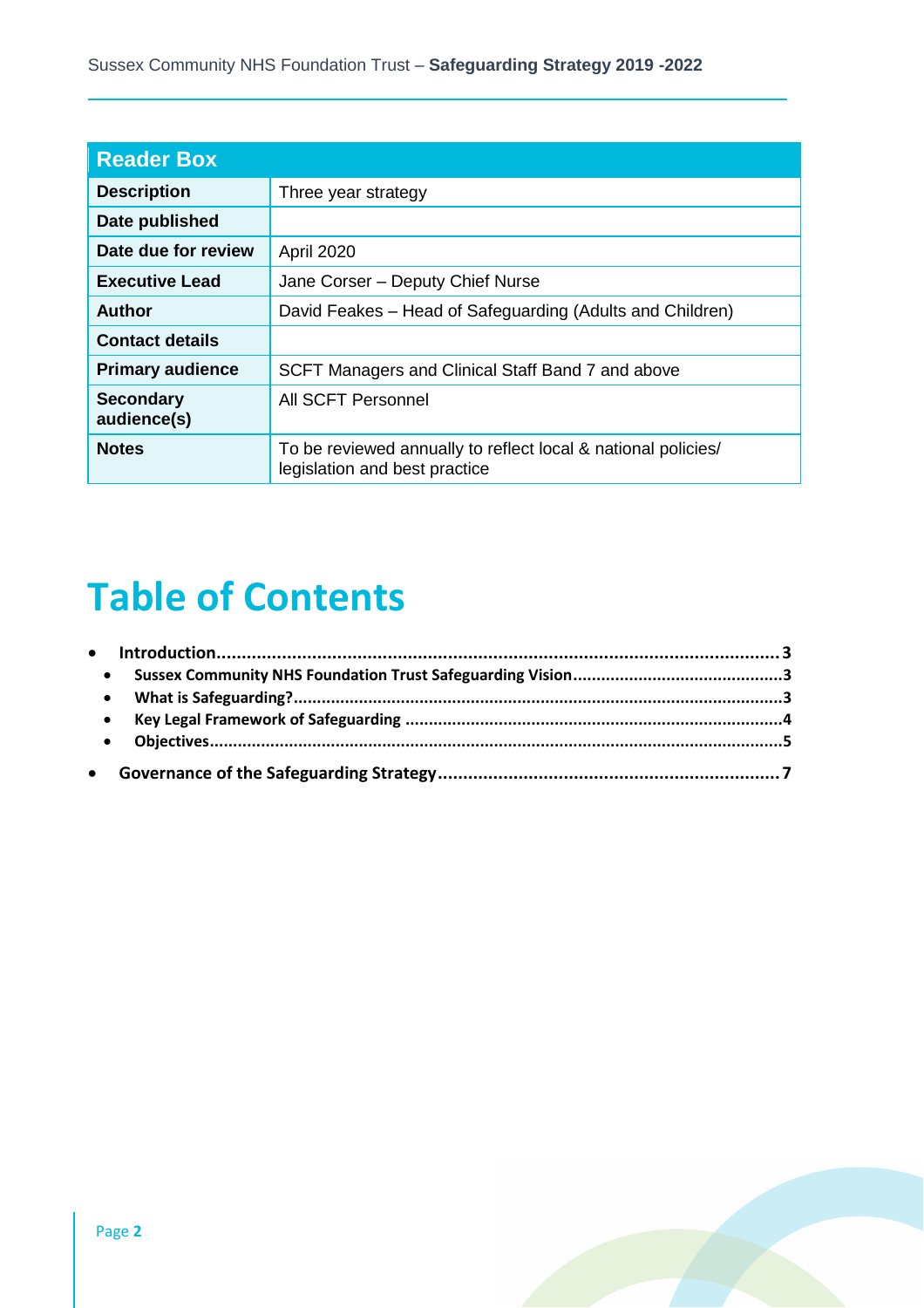# **Introduction**

Sussex Community NHS Foundation Trust (SCFT) serves a wide geographical areas which includes, West Sussex, Brighton & Hove and East Sussex Lewes, Newhaven and Weald areas and provides health services in the community to both adults and children.

This strategy sets out the SCFT's strategic approach to strengthen our arrangements for safeguarding both adults and children over the next 3 years and into the future. It makes clears the roles and responsibilities for all staff to protect patients from abuse, identify and report abuse when it has occurred.

Safeguarding starts at the very beginning with safe recruitment process and established procedures to ensure appropriately qualified and suitable staff are selected and employed within SCFT services to deliver excellent care within the community. All staff have access to mandatory and statutory training including safeguarding both adults and children at level 2 for all roles and positions within the Trust and higher level training as required for specific cohorts of staff as laid out within the Intercollegiate documents:-

- [Safeguarding Children and Young People: Roles and Competencies for Healthcare Staff,](https://www.rcn.org.uk/-/media/royal-college-of-nursing/documents/publications/2019/january/007-366.pdf) Jan 2019, and;
- Adult Safeguarding Roles and Competencies for Health Care Staff, August 2018

Sussex Community NHS Foundation Trust employs staff within a safeguarding service working across the Trust to provide expert advice, support, knowledge and guidance within the complex processes of safeguarding including dedicated advice lines for SCFT staff for staff working within both adult and children's services.

## **Sussex Community NHS Foundation Trust Safeguarding Vision**

SCFT is committed to enabling the safety of children, young people and adults whilst accessing our community health services and for staff to recognise signs of abuse and how to report it.

### **What is Safeguarding?**

Everybody has the right to be safe from abuse and protected from harm, no matter who they are or what their circumstances. It is about the protection of harm by abuse, neglect and exploitation which undermines people's relationships and self-belief. Safeguarding is a range of activities aimed at upholding a child and/ or adult's human right to be safe and free from abuse.

This strategy considers all the steps taken by SCFT to prevent safeguarding issues from escalating and how we endeavour to protect children, young people and adults as the foundation of our duty to care.

Within safeguarding children there are four main categories of abuse as defined within Working Together to Safeguard Children 2018 and reflected as part of the Pan-Sussex Safeguarding Procedures. These are;

- Physical abuse;
- Emotional abuse;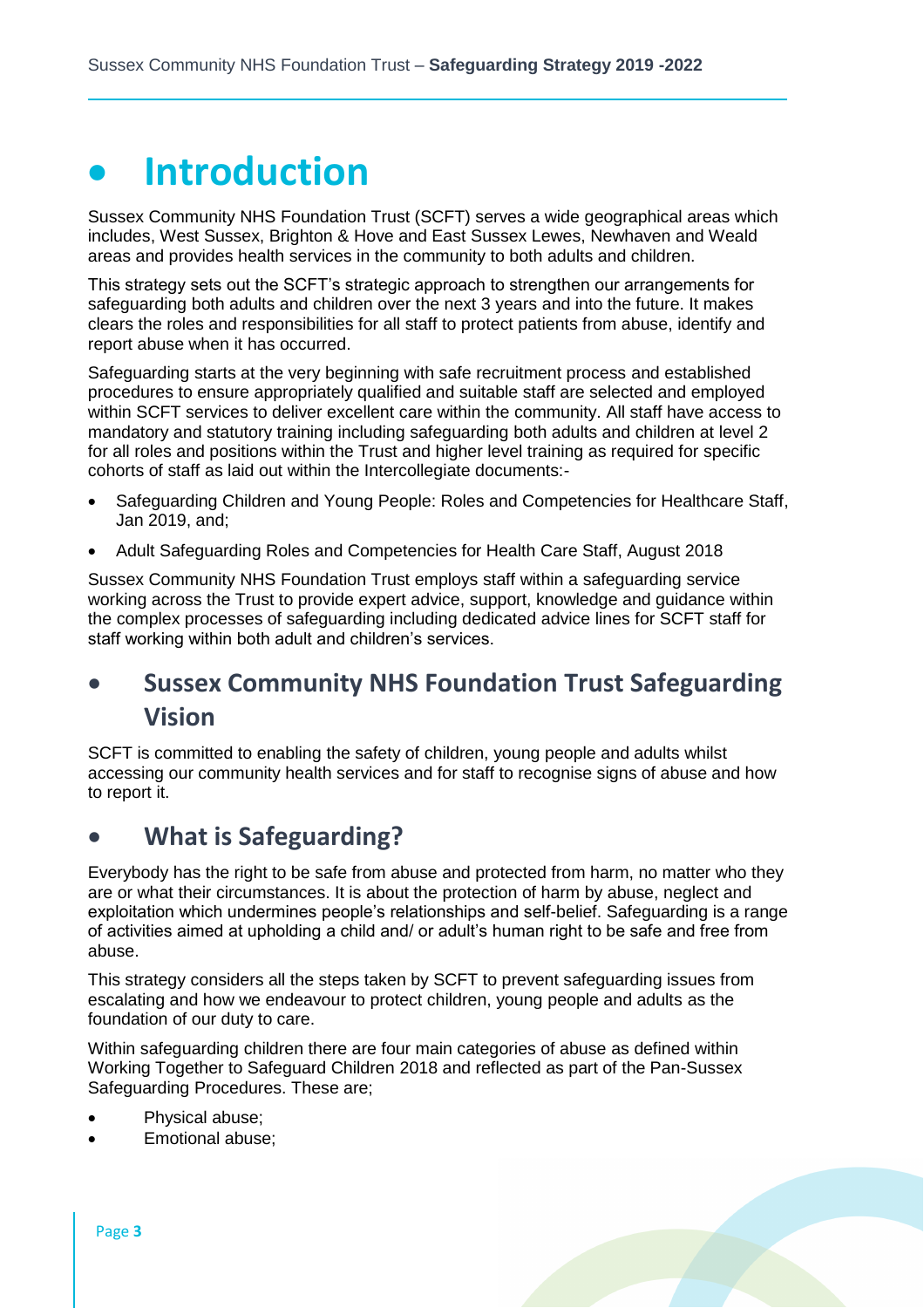- Sexual abuse; and
- Neglect.

Within adult safeguarding, there are ten main categories of abuse as defined within the Care Act 2014 and reflected as part of the Pan-Sussex Safeguarding Procedures. These are;

- Physical abuse;
- Emotional abuse;
- Sexual abuse;
- Neglect / self-neglect;
- Financial abuse;
- Psychological and/ or emotional abuse;
- Discriminatory abuse;
- Modern Slavery;
- Domestic abuse;
- Organisational abuse.

### **Key Legal Framework of Safeguarding**

| <b>Adult Safeguarding</b>                     | <b>Safeguarding Children</b>   |
|-----------------------------------------------|--------------------------------|
| The Care Act 2014                             | <b>Working Together 2018</b>   |
| <b>Mental Capacity Act 2005</b>               | Children Act 2004              |
| <b>Deprivation of Liberty Safeguards 2007</b> | Children and Families Act 2014 |
| Human Rights Act 1998                         | Human Rights Act 1998          |

#### Local Driver

#### **Sussex Community NHS Foundation Trust Strategic Objectives**

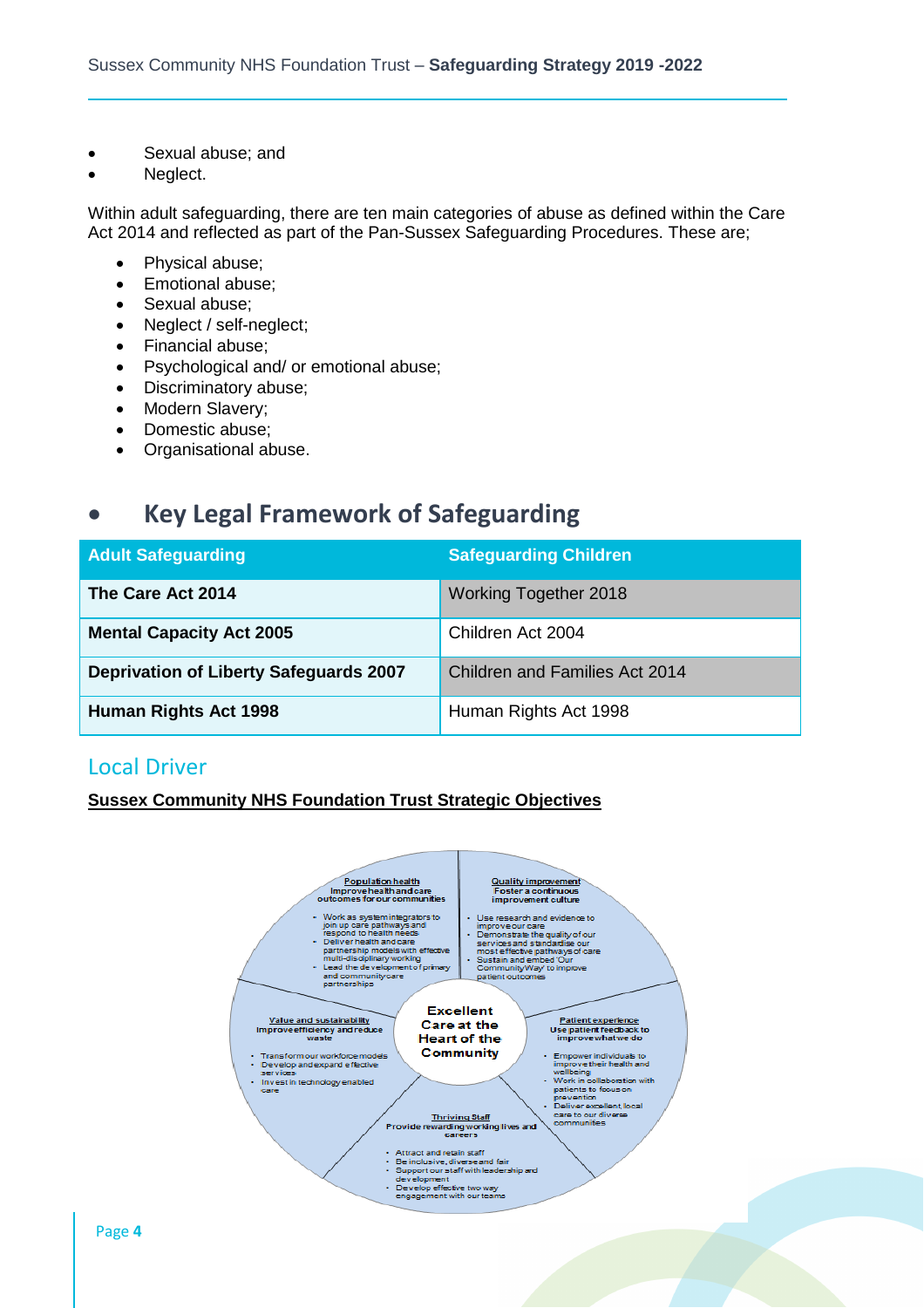### **Objectives**

**1. The Safeguarding Team will deliver an effective safeguarding service to all SCFT staff to support a service delivery that is safe for all our patients.** 

*Strategic Objective Drivers. Patient Experience/ Thriving Staff/ Quality Improvement*

#### **We will do this because**:

Patient's who are accessing SCFT services have the right to be kept safe and free from abuse and have access to staff who know what to do should they wish to report an abuse that has occurred to them. As a corporate service the safeguarding team is established to provide specialist expertise within both adults and children safeguarding across all services within the Trust to support our patients.

#### **We will achieve this by:**

- o Trust staff knowing the safeguarding team are and how to contact them.
- $\circ$  Providing an internal advice line for staff to have contact with a specialist nurse for advice and support.
- $\circ$  Provide specific services with safeguarding supervision to support service delivery and support for complex cases.
- o Participate in and disseminate learning and development from Serious Case Reviews and Safeguarding Adult Reviews to all services as appropriate.
- $\circ$  Hearing the voice of the child and making safeguarding personal for adults throughout all safeguarding enquiries.
- $\circ$  Delivering up to date, relevant and specialist training to identified cohorts of personnel up to level 3 safeguarding adults and children including Workshops to raise awareness of Prevent, (WRAP).
- $\circ$  To ensure all safeguarding relevant policies/ procedures are regularly reviewed and updated to remain fit for purpose.
- o Ensuring the safeguarding team have personal resilience and professional motivation to support staff with emotive and sometimes disturbing safeguarding issues.
- o Ensure robust relationships with our Named Doctor and Consultant colleagues are maintained and developed to support safeguarding service delivery across all levels.
- **2. The Safeguarding team will support the Sussex wide safeguarding partnership by remaining an active member of key safeguarding boards/ partnership bodies.**

*Strategic Objective Drivers. Population Health/ Value and Sustainability/ Patient Experience/ Quality Improvement.*

#### **We will do this because**:

Safeguarding both adults and children relies on effective, cohesive partnership working within a multi-disciplinary and cross agency approach.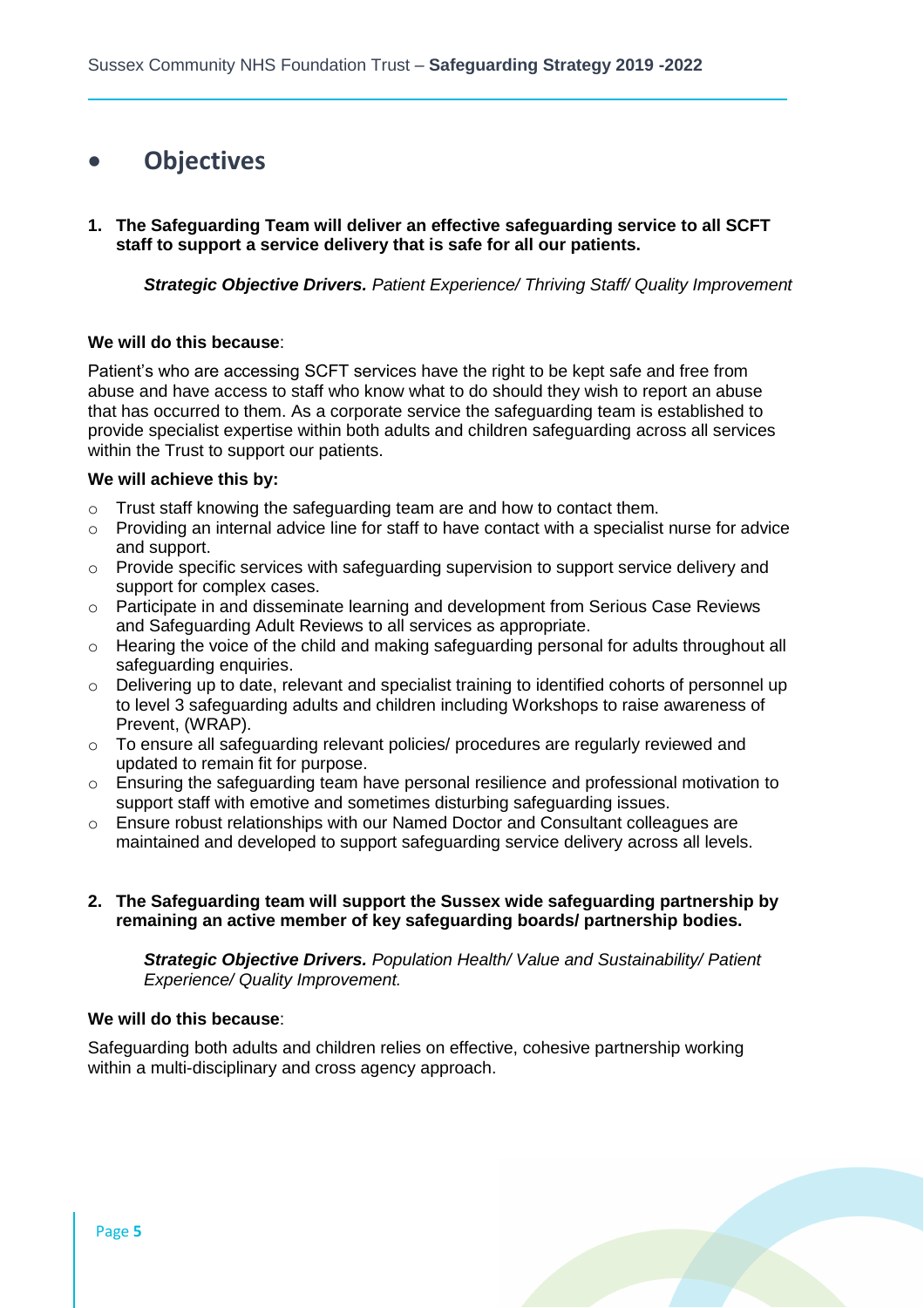#### **We will achieve this by:**

- $\circ$  Maintaining current and forging new collaborative relationships with partner agencies.
- o Maintaining links with safeguarding partnerships and boards/ NHS professionals meetings with active membership across all SCFT geographic areas.
- o Actively participating in multi-agency audits to inform best practice and identify
- $\circ$  To continue to host the Multi-Agency Safeguarding Hubs (MASH) for both West Sussex and Brighton & Hove within contractual arrangements on behalf of all health providers within the partnership.
- o Ensure involvement of all relevant personnel in Section 47 enquires, Individual Management Reviews (IMR)
- o To maintain open and honest relationships with the Clinical Commissioning Groups (CCGs).
- o To maintain active partnership working with relevant Prevent boards and channel panels to support patients, staff and patient's relatives who are at risk or radicalisation.
- **3. The Safeguarding Team will support Trust wide innovations, developments and service expansions where appropriate.**

*Strategic Objective Drivers. Population Health/ Value and Sustainability/ Patient Experience/ Quality Improvement/ Thriving Staff*

#### **We will do this because**:

Sussex Community NHS Foundation Trust is continuously striving to develop services in order to provide high quality, effective health services. The Safeguarding team has the corporate responsibility to support service developments in order to provide those staff working within existing or new services with safeguarding expertise and support.

#### **We will achieve this by:**

- $\circ$  Ensuring the safeguarding agenda remains as an overarching theme that underpins all aspects of service improvement.
- o Identifying resourcing requirements for innovations and service expansion/ acquisition in line with data available, thematics and business requirements.
- o Ensuring all new business cases/ plans include Safeguarding support at Service Level Agreement (SLA) highlighting key resources, services delivered within scope and those requiring further investment prior to delivery.
- o Regularly reviewing resources and work undertaken to ensure workforce models are fit for purpose and able to maintain capacity to meet demand.